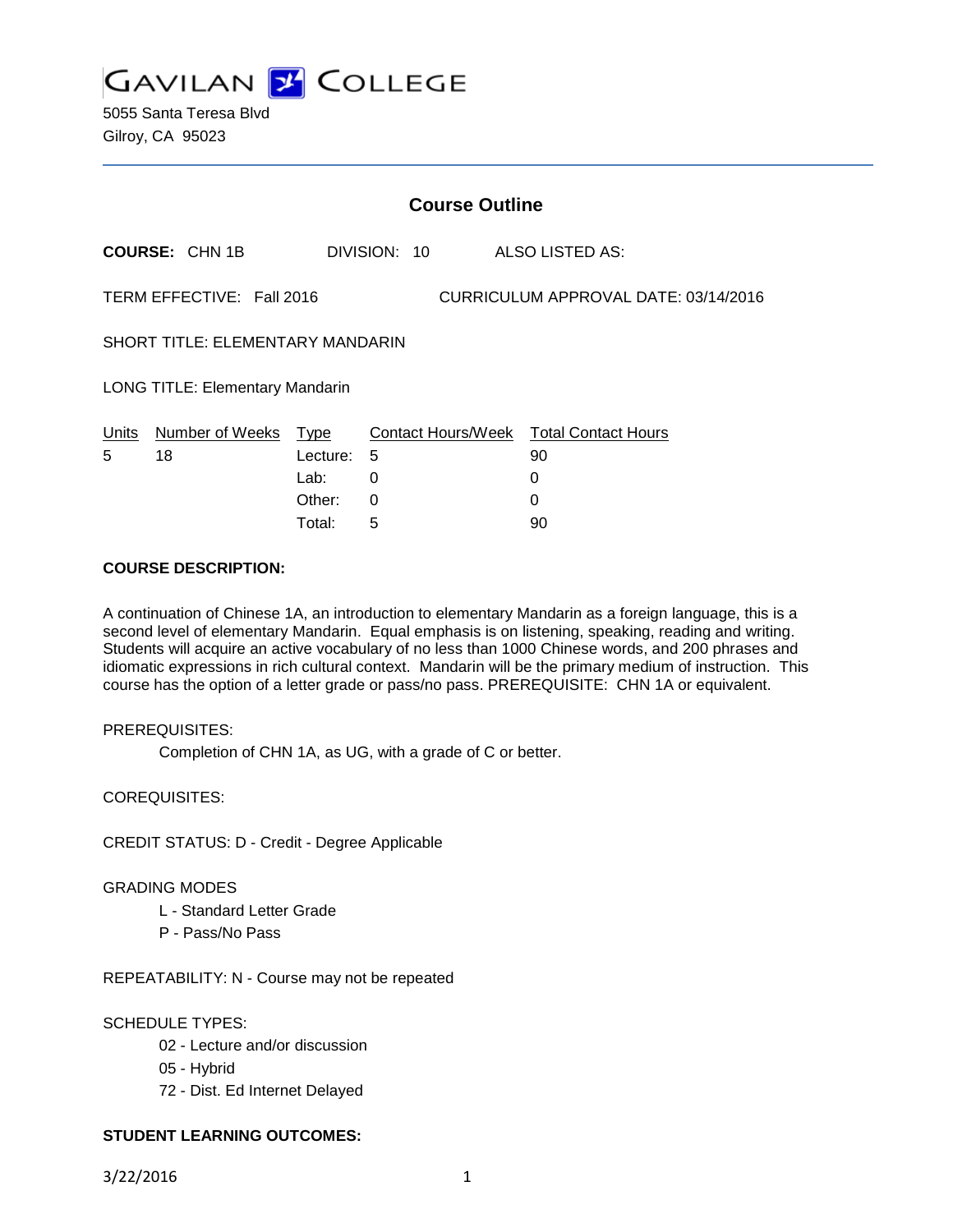1. Construct a working vocabulary around activities of daily life.

Measure: oral presentations, tests, class discussions,

PLO:

ILO: 1,2,7

GE-LO: C1, C3, C4

Year assessed or anticipated year of assessment:

2. Compose sentences using the 1000+ words learned and converse in learned topics correctly. Measure: oral and written tests, class assignments

PLO:

ILO: 1,2,7

GE-LO: C1, C3, C4

Year assessed or anticipated year of assessment:

3. Read and write notes, short letters, paragraphs and short essays in Chinese characters.

Measure: class assignments, exams.

PLO:

ILO: 1,2,7

GE-LO: C1, C3, C4

Year assessed or anticipated year of assessment:

4. Ability to respond and communicate, finding equivalent expressions in Chinese and translate if needed.

Measure: group discussions, presentations, tests

PLO:

ILO: 1,2,4,7

GE-LO: C1, C3, C4, F2

Year assessed or anticipated year of assessment:

5. Demonstrate competency in the language equivalent to the advanced-low proficiency level based on current guidelines, e.g. the American Council on the Teaching of Foreign Languages (ACTFL).

Measure: group discussions, presentations, tests, exam

PLO:

ILO: 1,2,7

GE-LO: C1, C3, C4, F2

Year assessed or anticipated year of assessment:

6. Compare and contrast aspects of Chinese and western culture, e.g. students' own values with those of Chinese communities.

Measure: group discussions, presentations, tests

PLO:

ILO: 1,2,4,7

GE-LO: C1, C3, C4, ,F1, F2

Year assessed or anticipated year of assessment:

# **CONTENT, STUDENT PERFORMANCE OBJECTIVES, OUT-OF-CLASS ASSIGNMENTS**

Curriculum Approval Date: 03/14/2016

OUT-OF-CLASS ASSIGNMENTS: EXAMPLES (10 hours per week)

1. Reading and skill building of pronunciation, vocabulary and grammar and cultural topics.

2. Compose and write personal portfolio in Mandarin.

3. Reading and comprehension assignments that demonstrate the correct use of reading and written language functions.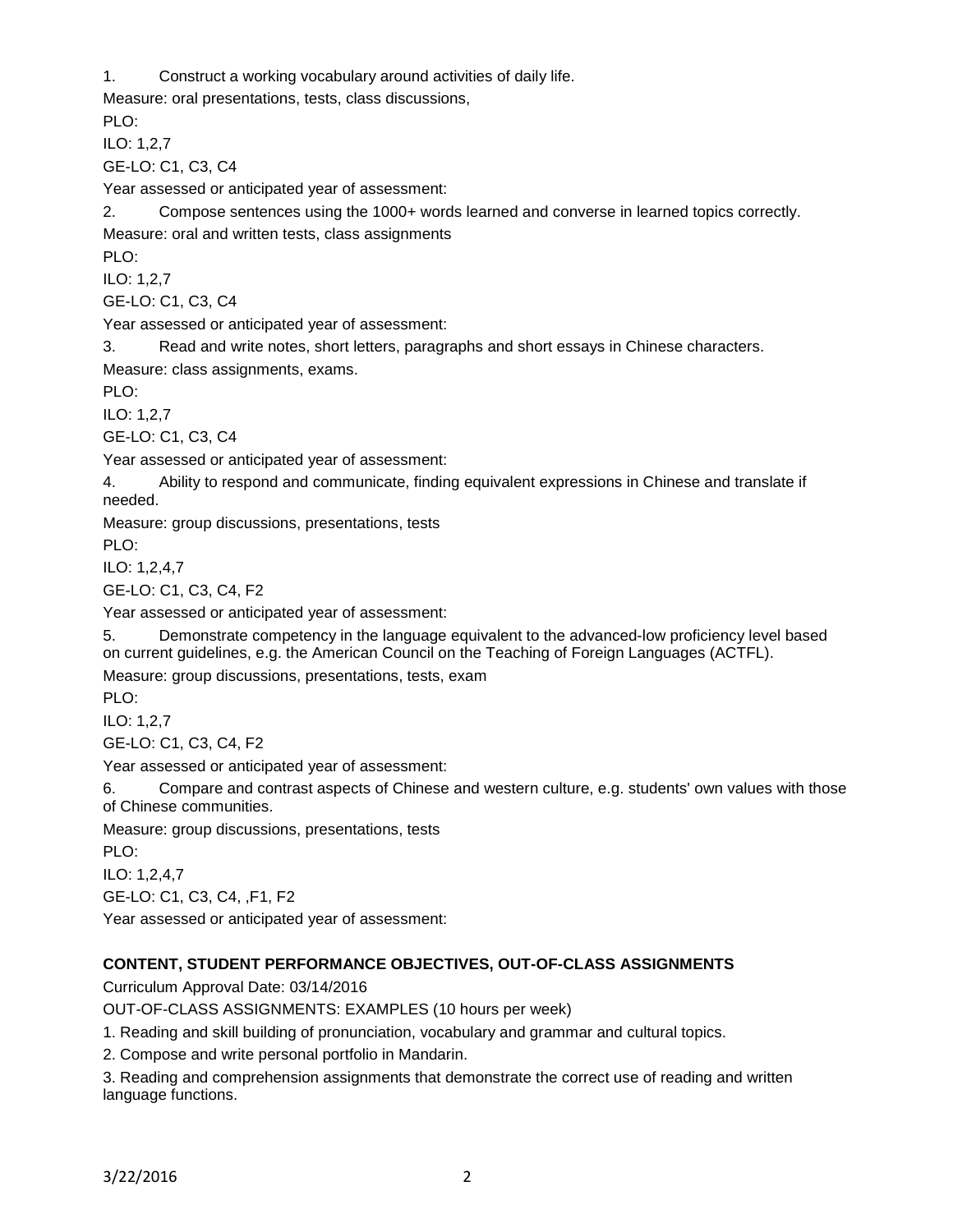4. Interview Chinese native speakers and generate a daily life conversation. 5. Internet assignments for learning Mandarin and Chinese culture 6. Videos/DVDs of movies and cultural events that reinforce Mandarin learning.

4 Hours CONTENT :

Review Chinese pronunciation (Han Yu Pin Yin) 1. Simple finals, 2. Initials 3. Compound finals, 4. tones 5. spelling rules.

PERFORMANCE OBJECTIVES: Recognize and distinguish Chinese pronunciation by ear and pronounce correctly syllables in the phonetic system of Mandarin.

17 Hours

Review Chinese writing system

1. Basic radicals 2. Basic stokes and stroke order 3. Numerals 4. Chinese characters

Learn and new Chinese character writing

PERFORMANCE OBJECTIVES: Recognize the various components in Chinese writing system and write learned Chinese characters and numerals.

17 Hours

Expression and grammar

- 1. Classroom expressions
- 2. Survival expressions
- 3. Usage of grammar

PERFORMANCE OBJECTIVES: Apply and demonstrate the targeted vocabulary, sentence patterns, grammatical features and usage introduced in the instruction.

38 Hours Conversation of daily activities, examples: 1. Shopping 2. At the library 3. Making comparisons 4. Mailing/shipping 5. Traditional Chinese paintings 6. Festivals 7. Sports 8. Chinese folk operas 9. Travel 10. New technology in daily life 11. At the Doctor's 12. Being a Chinese expert PERFORMANCE OBJECTIVES: Interpret and compose in Mandarin on topics of everyday life.

9 Hours

Chinese culture, examples

- 1. Chinese culture and confucianism
- 2. Chinese literature: classical and modern
- 3. Chinese history and contemporary China

4. Cultural and linguistic interflow and environment in China, Taiwan, Hong Kong and other Chinese speaking communities in the world.

PERFORMANCE OBJECTIVES: Evaluate, compare and assemble knowledge about the people, the language, the culture and the history of China and other Chinese speaking communities. 2 Hours Final exam.

#### **METHODS OF INSTRUCTION:**

Lecture, discussion

#### **METHODS OF EVALUATION:**

The types of writing assignments required:

Percent range of total grade:

15 % to 30 %

- -- Written Homework
- -- Reading Reports
- -- Essay Exams
- -- Other: DVD viewing

The problem-solving assignments required:

Percent range of total grade: 30 % to 40 %

-- Homework Problems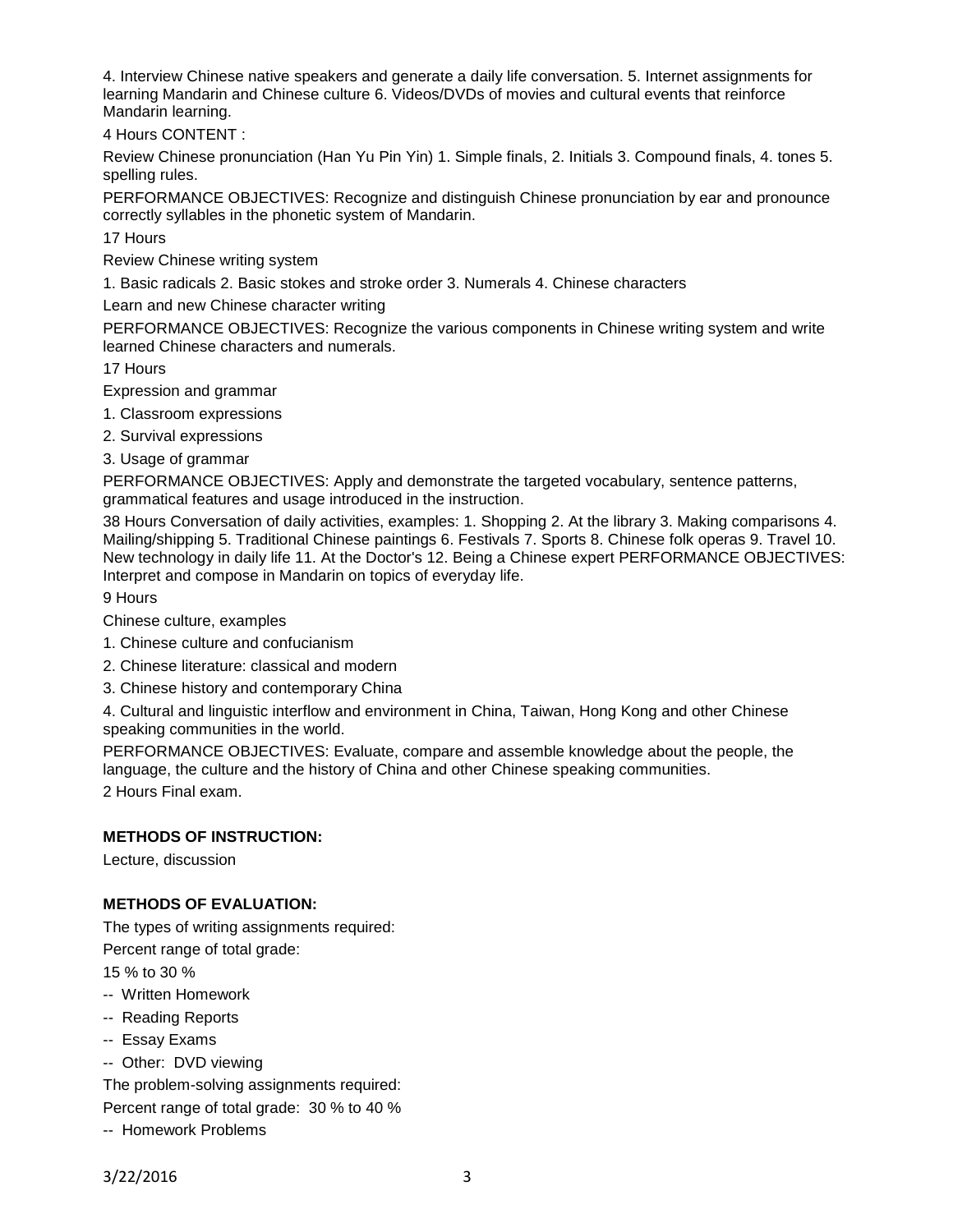- -- Quizzes
- -- Exams

The types of skill demonstrations required: Percent range of total grade: 30 % to 40 %

- -- Class Performance/s
- -- Performance Exams

The types of objective examinations used in the course:

Percent range of total grade: 10 % to 20 %

- -- Multiple Choice
- -- True/False
- -- Matching Items
- -- Completion

Any other methods of evaluation:

Percent range of total grade: 10 % to 20 %

-- Integrative assessment tools

## **REPRESENTATIVE TEXTBOOKS:**

Required:

Liu Xun. New Practical Chinese Reader 2, 2nd Edition. Beijing Language and Culture University Press, 2010. Or other appropriate college level text.

Reading level of text, Grade: 15Verified by: D Young, Librarian Other textbooks or materials to be purchased by the student: workbook to accompany text

## **ARTICULATION and CERTIFICATE INFORMATION**

Associate Degree: GAV C2, effective 200970 CSU GE: CSU C2, effective 200970 IGETC: IGETC 6A, effective 200970 CSU TRANSFER: Transferable CSU, effective 200970 UC TRANSFER: Transferable UC, effective 200970

# **SUPPLEMENTAL DATA:**

Basic Skills: N Classification: A Noncredit Category: Y Cooperative Education: Program Status: 2 Stand-alone Special Class Status: N CAN: CAN Sequence: CSU Crosswalk Course Department: CHN CSU Crosswalk Course Number: 1B Prior to College Level: Y